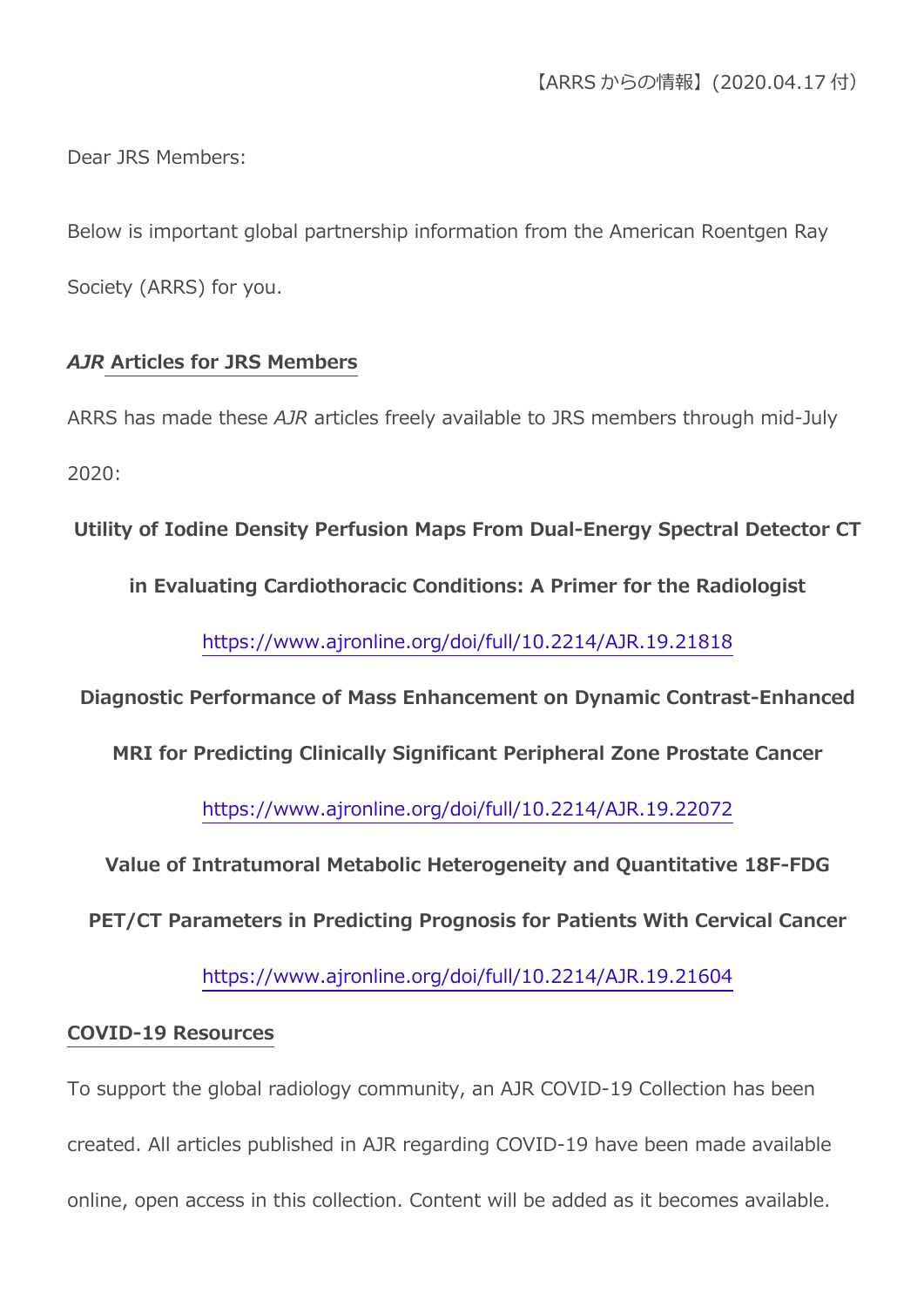Currently the collection has 15 articles, which are available

at https://www.ajronline.org/topic/cov19. ARRS also has a dedicated page with open

access COVID webinars as well as chest imaging resources at https://arrs.org/covid19.

## **JRS Members are Invited to Join ARRS**

Through this global partnership ARRS is pleased to offer complimentary online

membership for radiology residents in a training program and for radiologists in

fellowship training. ARRS also offers a significant discount on ARRS online membership

for JRS members in active practice in Japan.

Please follow the steps below in order to become an ARRS member:

- 1. Create an account at: http://www.arrs.org/createProfile
- 2. Once the account has been created:
	- 1. Click on Membership
	- 2. Click on Join ARRS
	- 3. Click on the Join ARRS Online Membership Application Button
- 3. Input the Promotional Code indicated in the box below based on your ARRS

| <b>ARRS</b><br>Membership<br>Type | <b>ARRS Membership Description</b>                                                                                                                   | <b>ARRS Promotional</b><br>Code for JRS<br><b>Members</b> |
|-----------------------------------|------------------------------------------------------------------------------------------------------------------------------------------------------|-----------------------------------------------------------|
| In-Training<br>Member             | Complimentary online membership for JRS<br>members in: 1) a radiology residency training<br>program or 2) a radiology fellowship training<br>program | Promotional Code:<br><i>JRSTRN</i>                        |

Membership Type.